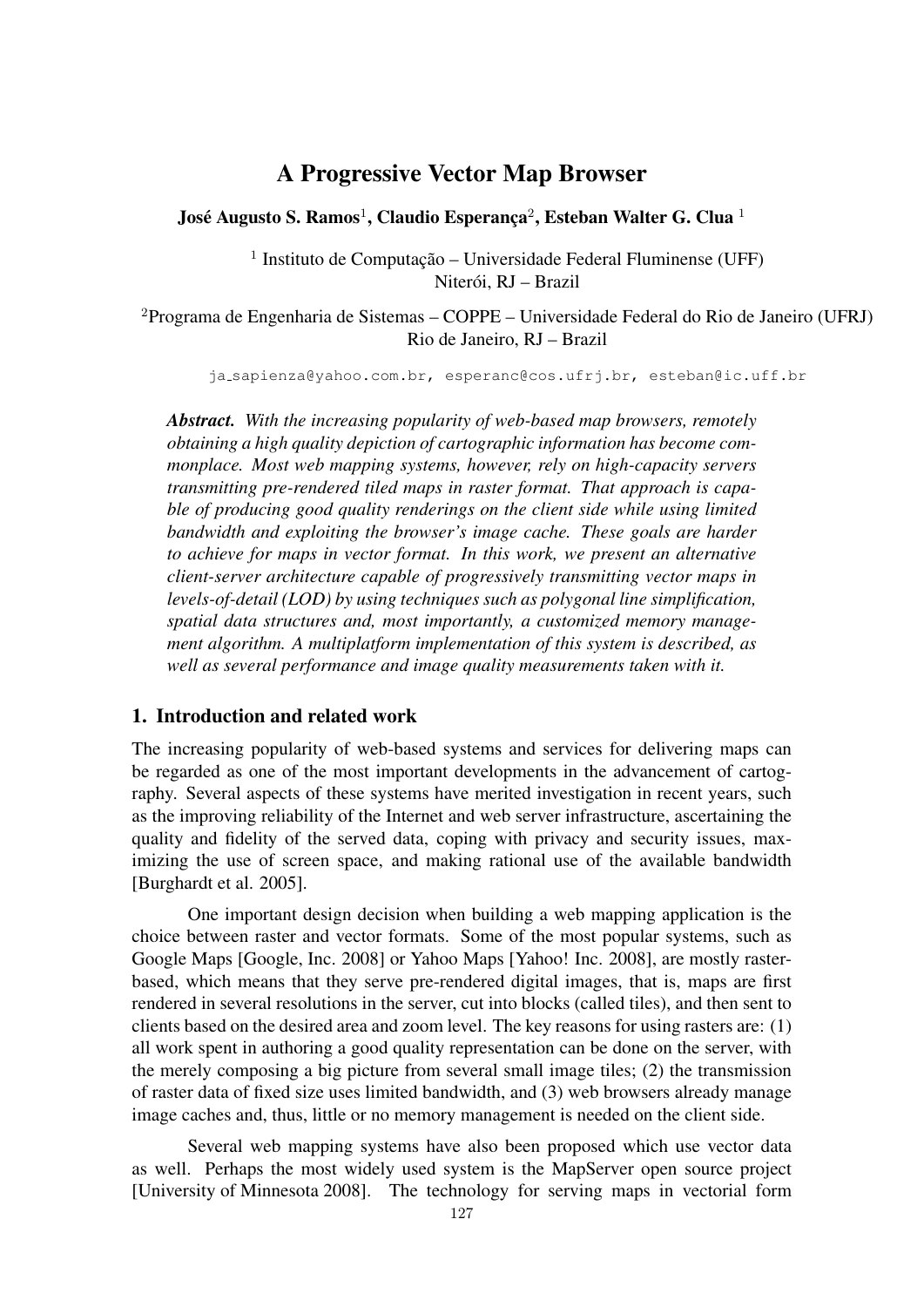has been intensely researched (see [Kraak and Brown 2001] for a survey). The advent of the SVG (Scalable Vector Graphics) has further propelled these initiatives and general information and software for deploying such systems is abundant (see [Carto:net - cartographers on the net 2008], for instance). An adequate solution for the problem clearly depends on the use of techniques for hierachically organizing vector data according to its visual importance, obtaining what is usually known as levelof-detail data structures [Davis 2008]. At the same time, some sort of spatial indexing is usually required for quickly retrieving data which overlap the region of interest [Gaede and Günther 1998]. Several authors have also investigated suitable techniques for memory caching of spatial data with and without prefetching [Stroe et al. 2000, Doshi et al. 2003], as well as methods appropriate for handling multi-resolution vector data [Chim et al. 1998].

One less studied aspect of web cartography is the relation between the level-ofdetail of the data being served, the use of bandwidth and client memory management, specially for vector-based software. In particular, most systems assume that all clients have the same (small) amount of memory at their disposal and, as a consequence, statically link the level-of-detail of the served map to the size of the area being viewed.

In this paper we describe data structures and algorithms which make it possible to remotely deliver and present high-quality vector maps in a progressive manner, making efficient use of the available bandwidth, and adapted to the memory profile of any given client without encumbering the communication protocol with information about client memory state. In particular, although the server receives from the client only information pertaining to the area being viewed, it is able to guess and progressively transmit only needed data.

#### 2. Overall system architecture

According to [McMaster and Shea 1992], around 80% of the total data in vector geographical databases are polygonal lines. This statement guides the scope of the proposed architecture: (1) only vector maps with open or closed polygonal lines are considered, and (2) the use of network bandwidth is optimized by restricting the transmission of line data with just enough detail for a faithful representation.

Thus, we propose a client-server system for serving map data containing a program (the server) capable of directly accessing all polygonal lines of a given map – from a database, for instance – and progressively sending it to interactive visualization applications (the clients). Clients have limited memory capacity and thus store only enough line data so as to present a good depiction of the map within a visualization window. Each time a user changes this window, the contents of the client memory must be updated by requesting relevant data from the server and discarding unneeded information.

The system preprocesses all polygonal lines comprising the map into two hierarchical data structures, which can be quickly traversed in order to obtain the needed information. The two structures used are: (1) a spatial index, which is needed to prune out polygonal lines which do not contribute to the current viewing window, and (2) a structure for organizing the vertices of each polygonal line in order of visual importance – the so-called level-of-detail (LOD) data structure. It should also be mentioned that the present architecture does not handle polygonal line importance classification, i.e., it is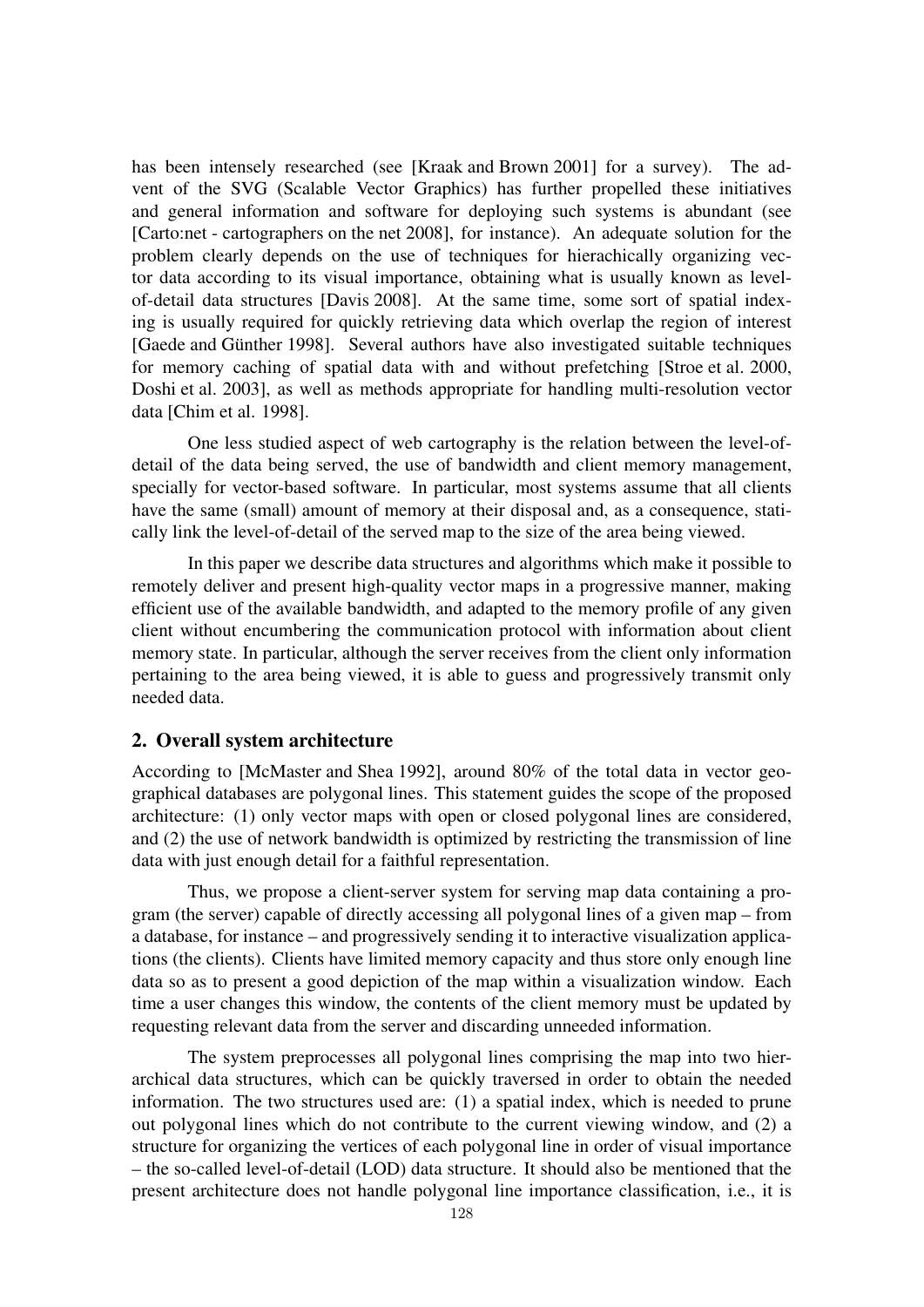considered that all polygonal lines intersecting a given window need to be drawn at some level of detail. Although map visualization applications typically provide some way of establishing which lines can be left out when rendering the map at certain zoom levels, we do not concern ourselves with this feature in this paper.

Both server and client process the viewing window change in a similar manner. The client only needs to inform the server of the new viewing window in order to receive the needed data not yet stored in its memory. This requires that the server is kept aware of the memory state of each client: if there are *n* lines in a map, the server maintains for each client an array of *n* integers which map each line to the level of detail in which it is represented in the client's memory. Whenever new vertices need to be sent from server to client, this transmission is broken into blocks of limited size. In other words, the architecture supports progressive transmission of detail information so that the visual quality of the client images improve over time, at a rate that depends solely on the available bandwidth.

# 3. Server-side preprocessing

For each map being served, their polygonal lines must be submitted to a preprocessing step in order to (1) build a hierarchical level-of-detail data structure for their vertices, and (2) build a spatial index used to support window queries.

#### 3.1. Level-of-detail data structure

We employ the well-known Douglas-Peucker (DP) line smoothing algorithm [Douglas and Peucker 1973]. Although it is not a particularly fast algorithm, running in  $O(n \log n)$  at best and  $O(n^2)$  in the worst case [Hershberger and Snoeyink 1992], it is ranked as the best when it comes to preserving the shape of the original line [McMaster 1987]. Furthermore, it produces a hierarchical representation which can be used for level-of-detail processing.

The DP algorithm recursively subdivides a polygonal line by selecting the vertex at greatest distance from the line segment defined by the first and last point. Figure 1 illustrates this process for an example line. Observe that the subdivision process can be



**Figure 1. Douglas-Peucker line simplification (adapted from [Casanova et al. 2005] (a) A polygonal line with 29 vertices; (b) vertex 15 is furthest from line segment 1–29, (c) polygonal lines 1–15 and 15–29 are processed recursively.**

registered in a binary tree, where each node *N* corresponds to a subdivision vertex and the corresponding distance  $d_N$ , whereas its left and right sons correspond to sub-trees for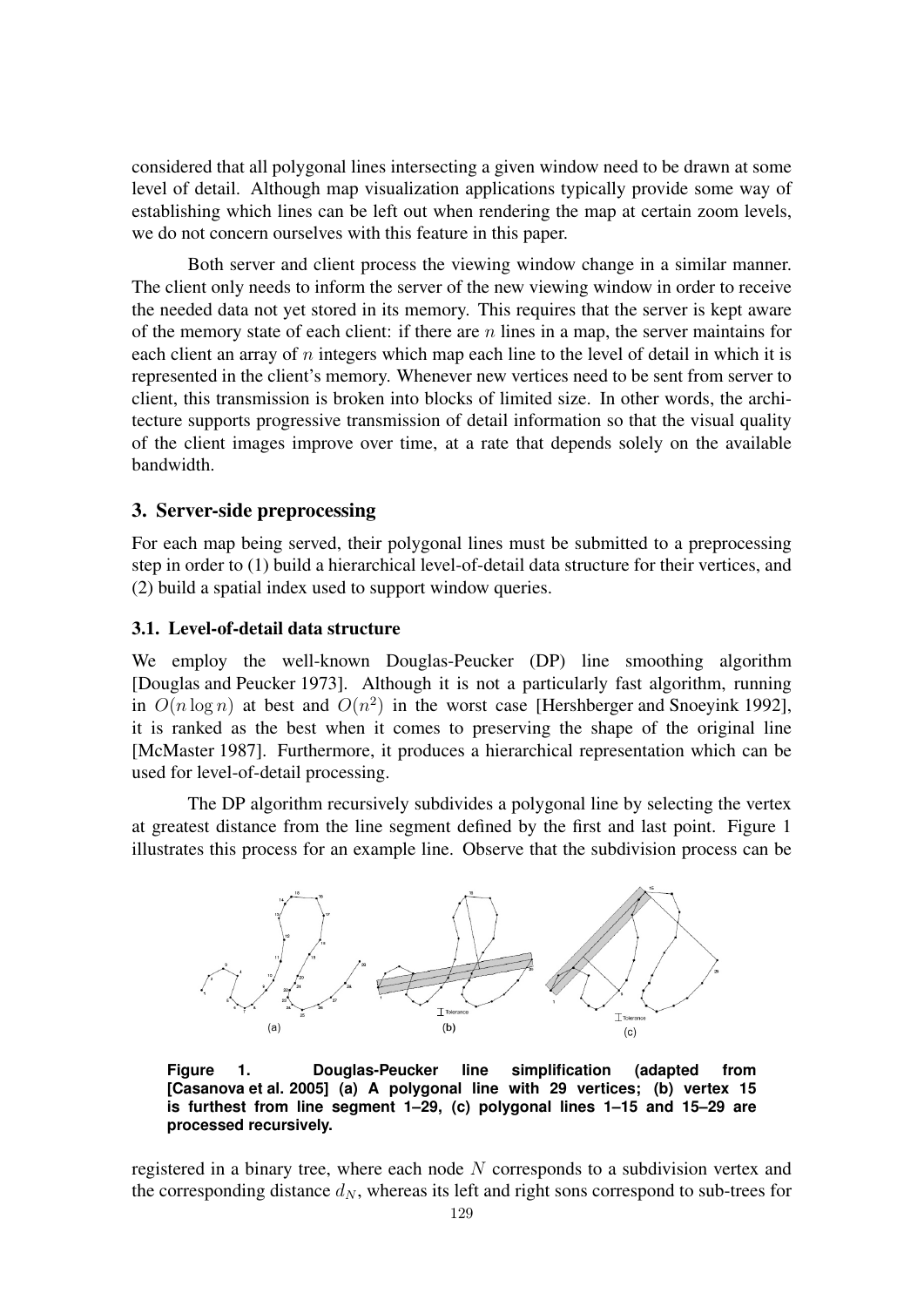the left and right sub-chains. Thus, an approximation within tolerance  $\epsilon$  for the polygonal line can be extracted by visiting the tree in pre-order and pruning out branches rooted at nodes with distances  $d_N < \epsilon$ .

In this work, we are interested in obtaining increasingly finer representations for each polygonal line. This can easily be implemented by quantizing tolerance values into an integer range [1*, M axLOD*]. A coarse representation will thus be assigned to level-ofdetail (LOD) 1 by visiting the tree in pre-order for tolerance  $\epsilon_1$ . Vertices in this representation are then marked with  $LOD = 1$ . The process is repeated for increasingly smaller tolerances  $\epsilon_i$  for  $i = 2 \cdots MaxLOD$ , and in each stage *i*, non-marked vertices are labeled with the corresponding  $LOD = i$  value. An important consideration in this process is that, ideally, the number of vertices marked for each *LOD* value should be approximately constant, so that transmitting the next finer representation of a given line (see constant  $\delta$ in Section 4) can be done in constant time. In our implementation,  $\epsilon_1$  is chosen as the distance in world coordinates corresponding to the width of a pixel for a fully zoomed out projection of the map, while successively finer tolerances were estimated by setting  $\epsilon_{i+1} = 0.8\epsilon_i$ .

#### 3.2. Spatial indexing

In theory, the worst case scenario for vector map browsing consists of setting the viewing window so that all polygonal lines are enclosed in it. In practice, however, users frequently are interested in investigating a small portion of the whole map. It stands to reason, therefore, that some spatial indexing method be used for selecting polygonal lines intersecting any given query window.

Although the present work does not focus on the issue of efficient spatial indexing, we surveyed several works in the field (see [Samet 2006] for a comprehensive compilation) and chose the relatively simple Expanded MX-CIF Quadtree [Abel and Smith 1984] data structure for speeding up window queries. This is a data structure for rectangles which, in the context of this work, correspond to each polygonal line minimum enclosing bounding box. Each rectangle is represented in the data structure by a collection of enclosing quadtree blocks. In our implementation, this collection contains a maximum of four blocks, although other amounts might also be possible. The four blocks are obtained by determining the minimum enclosing quadtree block, say *B*, for each rectangle, say *R*, and then splitting *B* once to obtain quadtree blocks  $B_i$  ( $i \in \{NW, NE, SW, SE\}$ ) such that  $R_i$  is the portion of  $R_i$ , if any, that is contained in  $B_i$ . Next, for each  $B_i$  we find the minimum enclosing quadtree block, say  $D_i$ , that contains  $R_i$ . Now, each rectangle is represented by the set of blocks consisting of  $D_i$  (refer to Figure 2 for an example). Window queries can be easily computed by means of a recursive descent algorithm on the tree, i.e., start with the root and recursively visit sons if their quadrants intersect the given window.

#### 4. Memory Management

In the context of a client-server system, the issue of memory management should be governed by the following considerations.

Memory capacity: It is assumed that the client memory is bounded by some given constant. At any one time, the client has its memory partially occupied with a subset of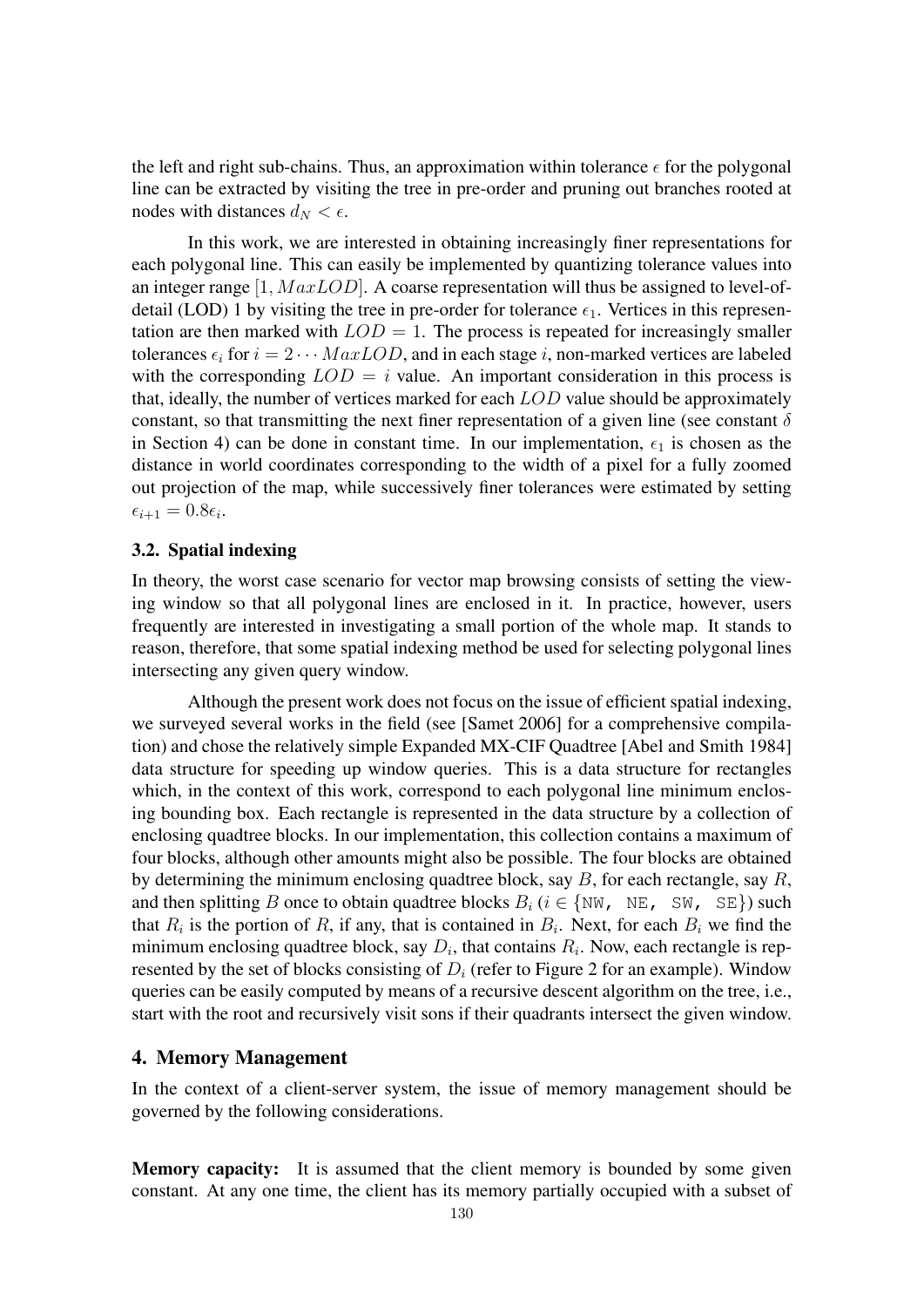

**Figure 2. Example MX-CIF Quadtree (b) and the block decomposition induced by it for the rectangles in (a) (adapted from [Samet 2006]).**

the map's polygonal lines at some level-of-detail. When the user changes the viewing window, i.e., performs a zooming or panning operation, the memory contents should be altered if it does not contain a "good" representation of the map as revealed by the newly defined window.

Memory control protocol: When requesting new data from the server, some agreement must be reached on what data is needed. In other words, the server must either be told, or must already know what data to transmit to the client in response to a user action. Thus, there are two general approaches for the control protocol: (1) the client requests the needed data items, meaning that the server does not know the client memory's contents, or (2) the server is aware of the memory management operations performed by the client by simulating the same operations as stipulated by a fixed algorithm. Clearly, the former approach uses up more bandwidth than the latter. On the other hand, CPU usage could be greatly increased if the server is to reproduce operations of all clients. In this work, we adopt the second strategy, where the increase in time complexity is alleviated by employing a relatively simple memory management rationale which can be executed in tandem by both server and client.

In order to describe our approach, let us first define a few terms. Let

- *M* be the maximum client memory size;
- *m* be the amount of data that can be transmitted from the server to the client in one transaction, i.e., in time for the client displaying the next frame;
- $S = \{L_i\}$  be the current resident set, i.e., the set of polygonal lines  $L_i$  that intercept the current viewing window *W*;
- *W* be the current viewing window;
- *LOD*(*L*) be an integer in [0*, MAXLOD*(*L*)] representing the level-of-detail of polygonal line *L*. It is assumed that if  $L \notin S$ , then  $LOD(L) = 0$ ;
- *BestLOD*(*L, W*) be an estimate for the "best" level-of-detail for exhibiting a polygonal line *L* in viewing window *W*. Clearly, this function should return 0 if *L* is not visible within *W*. Otherwise, it should return a LOD which is adequate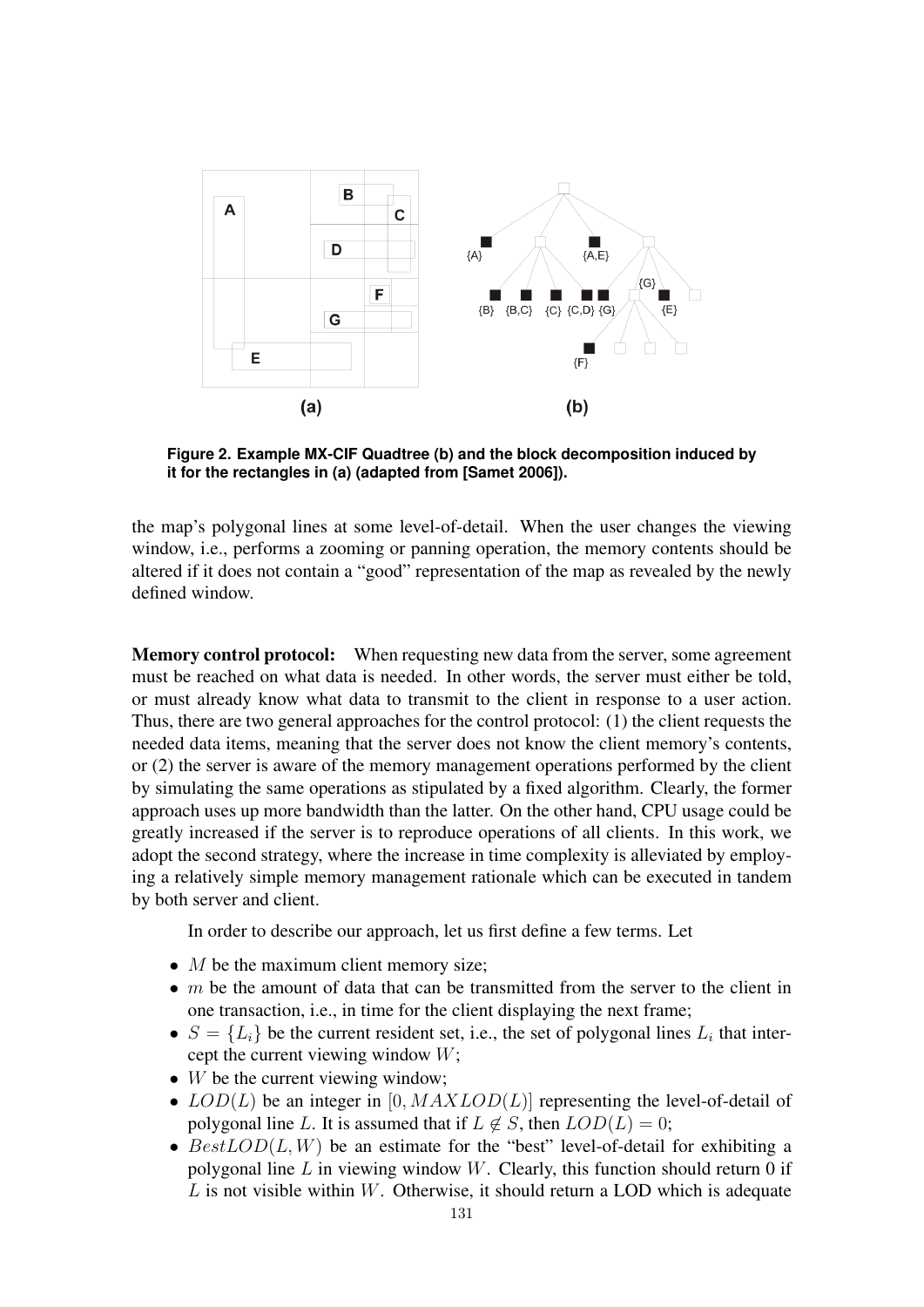for the current screen resolution. For instance, it should be just fine enough for mapping two consecutive vertices to different pixels; and

•  $\delta$  be an estimate of how much memory associated with increasing or decreasing a level-of-detail step for any given polygonal line *L*. In other words, on average, a polygonal line *L* should occupy approximately  $\delta \times LOD(L)$  memory.

Then, adjusting the items resident in memory requires two classes of operations: operations that increase and operations that decrease the use of memory. Operations in the first class cause data to be transferred from the server to the client. We distinguish two of these:

- 1. *IncreaseLOD*(*L*) increases the level-of-detail for polygonal line *L*. This means that if  $LOD(L) = k > 0$ , then after its execution  $LOD(L) = k + 1$ .
- 2. *Load*(*L*) brings polygonal line *L* from the server in its coarsest form. As a precondition,  $LOD(L) = 0$  and after its execution,  $LOD(L) = 1$ .

The second class corresponds to operations which cause data to be thrown away from client memory. Observe that these operations do not cause any network traffic between server and client. We also define two operations of this class:

- 1. *DecreaseLOD*(*L*) decreases the level-of-detail for polygonal line *L*.
- 2. *Unload*(*L*) unloads polygonal line *L* from memory altogether.

Thus, any memory management algorithm will consist of sequentially performing these operations in some order in a timely manner and without infringing memory limits *M* and *m*. Our algorithm uses two heaps *I* and *D* which hold operations of each of the two classes described above. A crucial consideration is how to define the ordering between operations in each heap. Clearly, operations of type *Load* should have a higher priority than all operations of type *IncreaseLOD*. Similarly, operations of type *DecreaseLOD* should have higher priority than operations of type *Unload*. In our implementation, the ordering between operations *IncreaseLOD* for two lines  $L_1$  and  $L_2$  depend on how distant the *LOD s* of each line are from their estimated "best". In other words, we use  $|BestLOD(L) - LOD(L)|$  as a priority measure. The priority between operations *DecreaseLOD* is defined in a similar way. Algorithm 1 DefineOperations describes how the two heaps are created.

Once the operation heaps are known, client and server process them in parallel. Operations are executed subject to the memory and bandwidth restrictions discussed above. Algorithm 2 ExecuteOperations summarizes the rationale for operation execution. It is important to realize that executing an operation has different meanings for client and server. For instance, executing an *IncreaseLOD* operation in the client entails receiving line detail from the server and updating the geometry for that line, while for the server it means merely sending the additional vertices. Similarly, while *DecreaseLOD* entails updating the polygonal line data structure for the client, the server needs only to take note that the corresponding memory was freed in the client. A limitation of Algorithm 2 is related to the fact that  $\delta$  is merely an estimate of the amount of memory associated with decreasing or increasing the LOD of any given line. This may lead to *|S|*, the amount of memory used for the polygonal data, eventually exceeding *M* if the newly received LOD data is bigger that  $\delta$ . This, in general, is not a problem since the overflow should be small on average. In any case, the restriction can easily be lifted by assigning to  $\delta$  a sufficiently large value.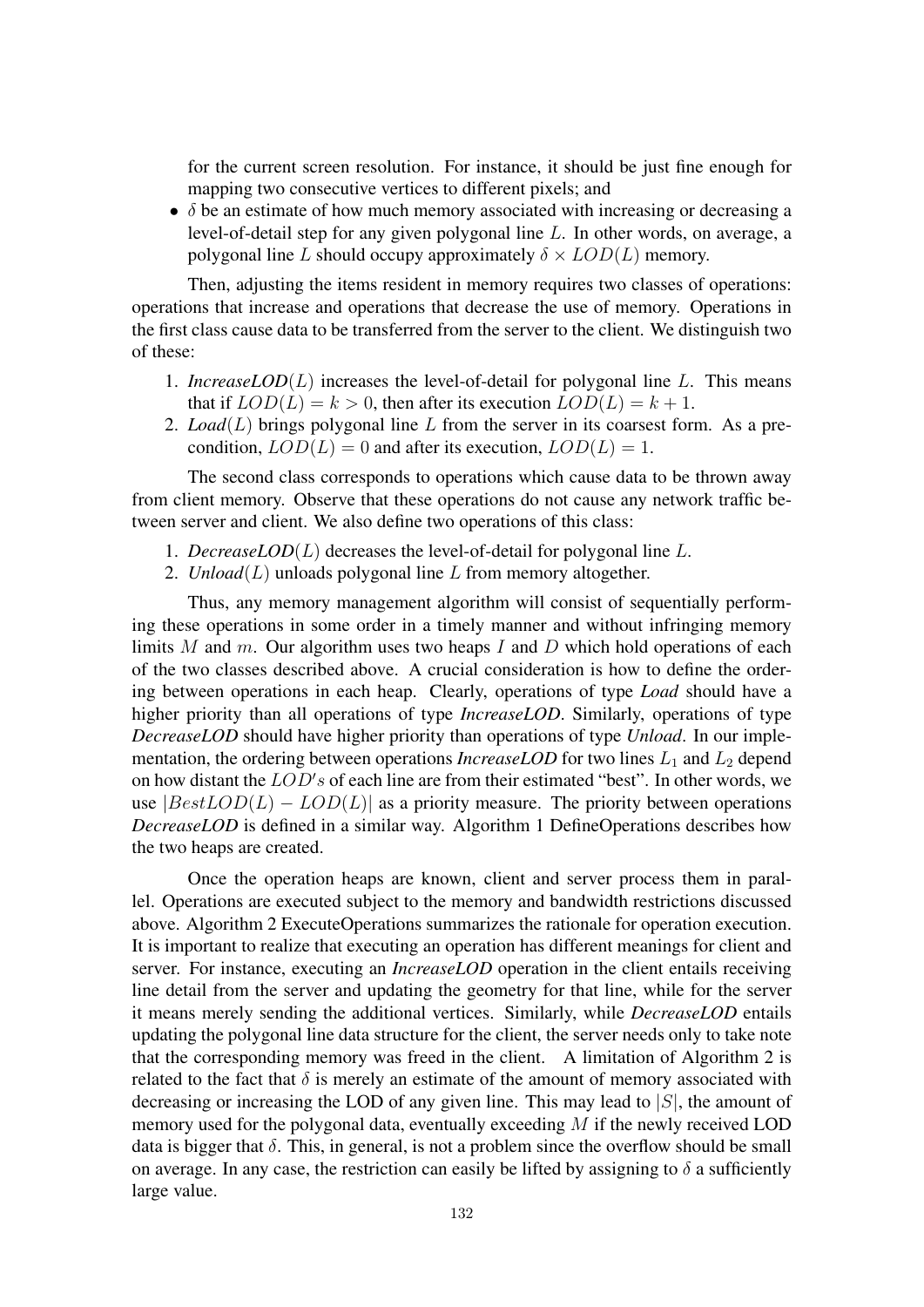

Note that the scheme described above is easily adapted to support progressive transmission. Suppose that Algorithm 2 terminates with a non-empty heap *I*. Then, if the viewing window for the next frame is unchanged, there is no need to run Algorithm 1 again, and the next execution of Algorithm 2 will further process heaps *I* and *D*, thus providing an increasingly finer rendering of the map, as illustrated in Figure 7.

# 5. Implementation and Results

A prototype implementation of the framework described in this paper was built and used to conduct several experiments in order to assess the validity of our proposal.

The development was supported by the following tools: user interfaces were built with version 4.4.1 of the multi-platform *Qt* [TrollTech 2008] library and the *Shapelib* library v. 1.2 was used for reading *Shapefiles* [MapTools 2008]. The preprocessor was written in C++ and compiled using version 4.1 of the gcc compiler [Free Software Foundation Inc. 2008]. The client and server programs which implement the algorithms described above were written in Python (version 2.5.3) with the Qt library accessed by means of the the PyQt wrapper [Riverbank 2008] version 4.4.3. Communication between clients and server use the XML-RPC specification, a protocol for Remote Procedural Call (RPC) coded in XML [UserLand Software, Inc. 2008]. It is important to remark that all of these tools are Open Source and, thus, freely available.

The pre-processing described in Section 4, was carried out with a dedicated program which (1) reads polygonal map data in *Shapefile* format, (2) executes of the Douglas-Peucker algorithm and computes the level-of-detail hierarchy for each polygonal, (3) cre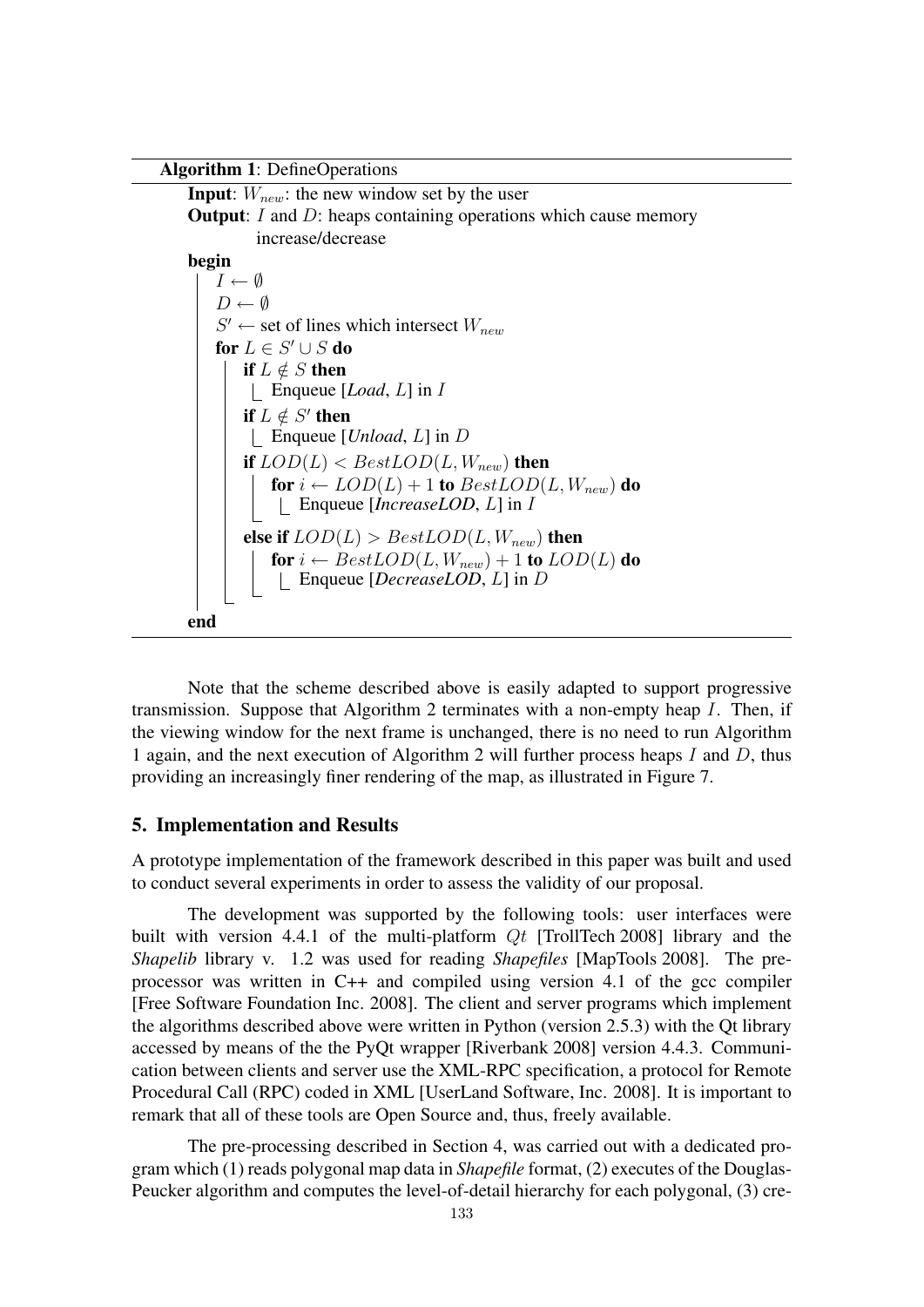Algorithm 2: ExecuteOperations

Input: *I* and *D*: heaps containing memory management operations begin  $t \leftarrow 0$ while  $I \neq \emptyset$  and  $t < m$  do if  $|S| + \delta > M$  then  $[op, L] \leftarrow$  Dequeue from *D*  $\vert$  execute *op*(*L*) else  $[op, L] \leftarrow$  Dequeue from *I* execute  $op(L)$  $t \leftarrow t + \delta$ end

**Table 1. Sequence of map browsing operations used in the experiments.**

| Frame           |   |   | $\Delta$<br>- | l6 | Q                    |   | 7.4 | $\rightarrow$<br>ت | つフ                      | $\sim$ 1 | 36                       | 39 |              | 43                | . .<br>45 |
|-----------------|---|---|---------------|----|----------------------|---|-----|--------------------|-------------------------|----------|--------------------------|----|--------------|-------------------|-----------|
| $\mathcal{D}$ . | ъ | D | 7             | 7. | $\overline{ }$<br>ॱ⊥ | D | D   | D                  | $\overline{ }$<br>் ⁄ ⊥ | ∙ ⊥      | $\mathbf{z}$<br><b>.</b> |    | $\mathbf{z}$ | $\mathbf{z}$<br>- | - ZEC     |

ates an extended MX CIF Quadtree for supporting window queries, and (4) saves the important information into a structured XML (eXtensible Markup Language) file which is used as input for the server program.

The system deployment is straightforward, requiring only that a server process is started in some computer and one or more client processes in the same or some other machine connected by a TCP/IP network. When initialized, the server will load the XML generated in the preprocessing stage. When a client connects to the server, it informs its cache memory size and transmission block size, i.e., constants *M* and *m* discussed in Section 4. The server then sends a reply message containing the coarsest possible map representation and a compressed representation of the MX-CIF data structure. After this initialization stage, the communication protocol proceeds as described in the above sections.

Experiments were conducted using a test map with the state limits of Brazil in scale 1:1.000.000 produced by the Brazilian Geography and Statistics Institute (IBGE) [IBGE 2008]. This map contains 349 polygonal lines, each with 173 vertices on average. The preprocessing stage produced an Extended MX CIF Quadtree of height 6 and containing 172 leaf nodes, while polygonal lines were split into up to 25 LOD steps.

The maximum client memory size *M* was set to 32 KBytes, while the maximum block size per frame was set to 2 KBytes. A client was then used for browsing the test map by issuing a fixed sequence of zooming and panning operations. These are shown in Table 5, where ZF, Z+, Z- and P stand for zoom full, zoom in, zoom out and pan, respectively.

The first experiment aimed at measuring the use of client cache memory during the browsing session. The chart in Figure 3 shows that, as expected, the use of mem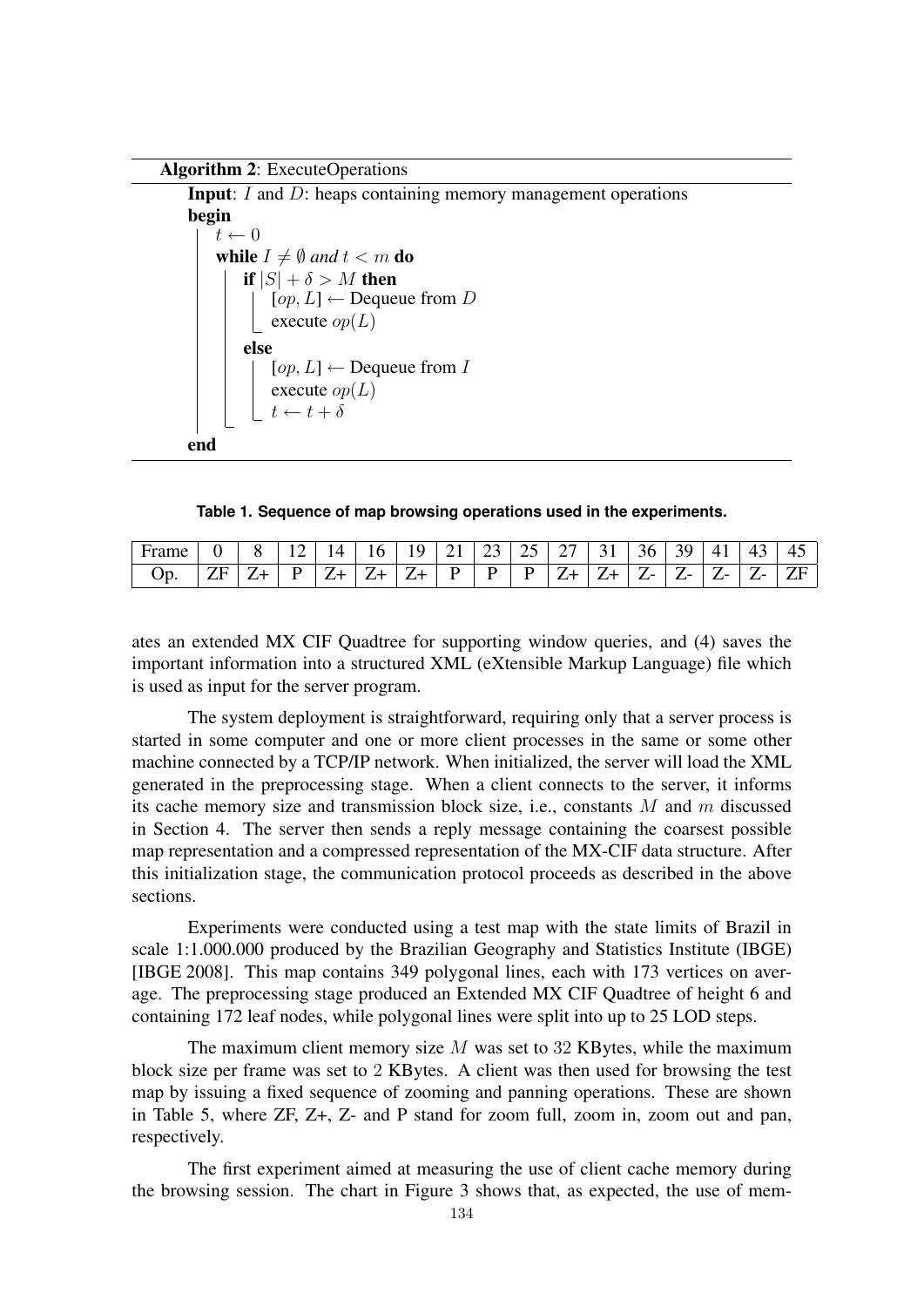ory increases almost linearly and, around frame 19, levels out at the maximum memory capacity.



**Figure 3. Client cache memory usage per frame.**

The second experiment gauged the usage of bandwidth by measuring the sizes of transmitted blocks. These numbers are shown in the chart of Figure 4. As expected, network usage is kept under the imposed limit of 2 KB per frame. Observe that successive frames with high bandwith usage – but without intervening browsing operations – correspond to progressive transmission and rendering of map data. We also note that zooming in and zooming to the full map generate more network traffic than panning or zooming out.



**Figure 4. Bytes transmitted per frame.**

It is also useful to observe the frequency of cache memory management operations as a function of the frame number. The chart in Figure 5 plots two lines, one depicting the cache inclusion operations, i.e., those that generate network traffic, and another depicting the cache exclusion operations. Note that no exclude operations are required before frame 19, as there is still enough room for storing polygonal data. After this point we observe that the number of include and exclude operations increase and decrease in sync. This is reasonable since exclude operations are required to make room for include operations. Another important observation is that the number of operations does not necessarily follow the pattern of bandwidth usage. This can be attributed to the fact that the amount of data for each LOD step is not constant.

Finally, it was sought some way for measuring the picture quality observed in the client as a function of time (frame). For this purpose, we considered that a given polygonal line *L* present in window *W* is rendered perfectly if it is represented in cache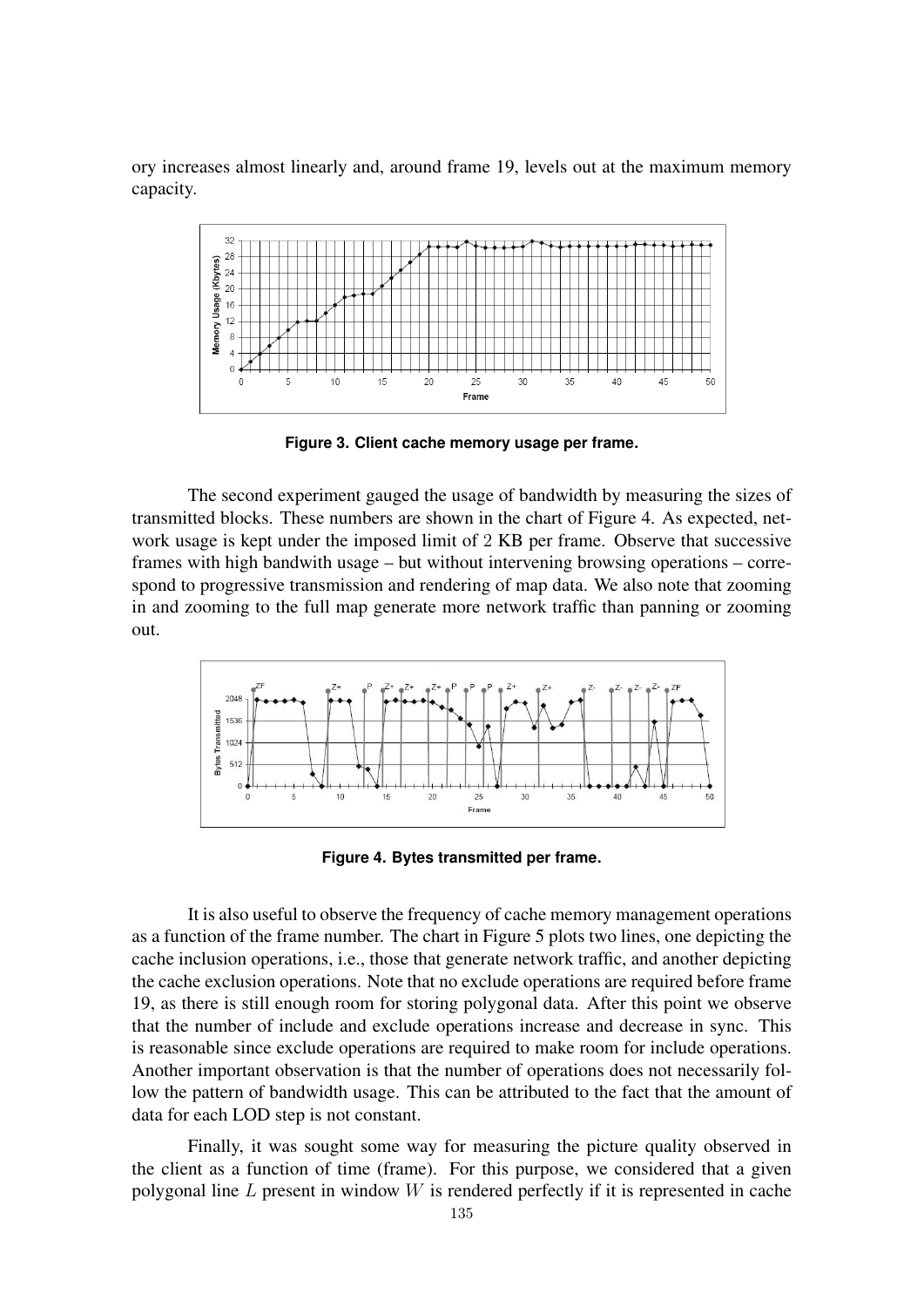

**Figure 5. Cache memory management operations per frame.**

memory with LOD  $BestLOD(L, W)$  or greater. Thus, a percentage measure of image quality *Q* may be estimated by

$$
Q = \frac{100}{|R|} \times \sum_{L \in R} \frac{\min(LOD(L), BestLOD(L, W))}{BestLOD(L, W)},
$$

where  $R$  is the set of lines intersecting  $W$ . A plot of this quality measure is shown in Figure 6. It is possible to observe that after a few frames the system achieves maximum quality and never falls significantly below 80%. Obviously, this threshold is dependent on the relationship between the total map size and *M*, the cache memory size. Similarly, the latency observed for reaching maximum quality depends on the allowed block size *m*.



**Figure 6. Image quality per frame.**

As an example of quality increasing over time is shown in Figure 7. The user performs a zoom operation in a window displaying a map with all states of Brazil, causing the system to perform a progressive transmission and rendering until it reaches 100% of image quality.

# 6. Conclusions and suggestions for future work

The client-server framework for remotely displaying vector maps described in this work was designed to achieve several goals: be simple, scalable, make predictable use of network bandwidth and support progressive transmission and rendering. The prototype implementation and admittedly limited experimental evidence seem to indicate that these objectives were largely met. A continuation of this work would necessarily start by a more thorough experimentation, with the use of different data sets and other values for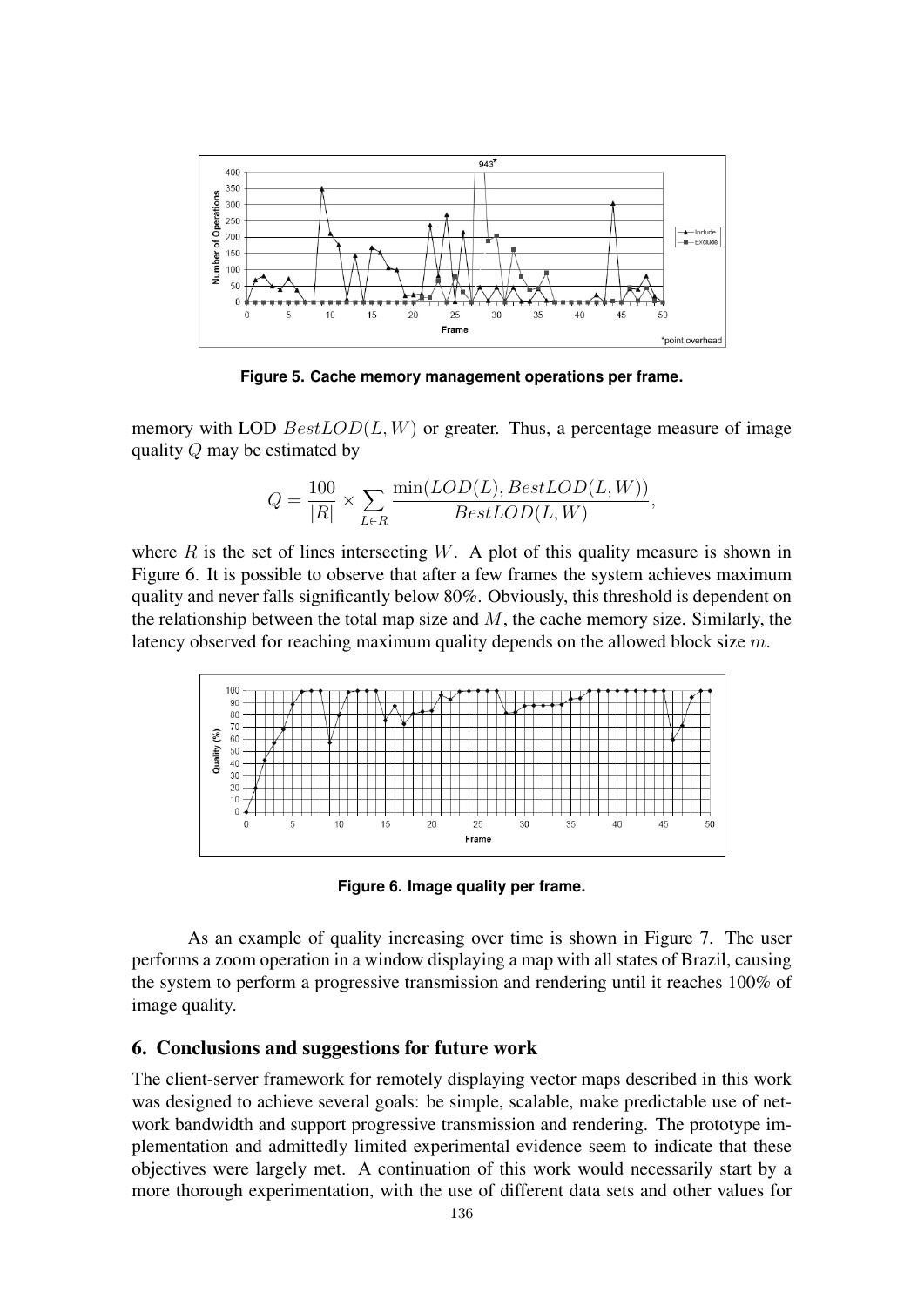

**Figure 7. A zoom-in operation performed on the black rectangle (a) causes progressive transmission and rendering (b), (c) until the system achieves maximum image quality (d).**

constants *M* and *m*. Ideally, a performance evaluation should also be attempted in order to evaluate the scalability of the server.

Clearly, a production system would require the addition of several improvements such as visual importance classification and a more fine-grained processing of polygonal data so that a given polyline could be stored with varying levels of detail in client memory. A complete system would probably also include the ability to serve raster data.

# References

- Abel, D. J. and Smith, J. L. (1984). A data structure and query algorithm for a database of areal entities. *Australian Computer Journal*, 16(4):147–154.
- Burghardt, D., Neun, M., and Weibel, R. (2005). Generalization services on the web  $$ a classification and an initial prototype implementation. *Proceedings of the American Congress on Surveying and Mapping – Auto-Carto*.
- Carto:net cartographers on the net (2008). Svg, scalable vector graphics: tutorials, examples, widgets and libraries. http://www.carto.net.
- Casanova, M., Câmara, G., Davis, C., Vinhas, L., and Queiroz, G. (2005). *Bancos de dados geograficos ´* . Editora Mundo GEO, Curitiba.
- Chim, J. H. P., Green, M., Lau, R. W. H., Leong, H. V., and Si, A. (1998). On caching and prefetching of virtual objects in distributed virtual environments. In *MULTIMEDIA '98: Proceedings of the sixth ACM international conference on Multimedia*, pages 171–180, New York, NY, USA. ACM.
- Davis, C. (2008). Geometria computacional para sistemas de informação geográfica. http://www.dpi.inpe.br/˜gilberto/livro/geocomp/.
- Doshi, P. R., Rundensteiner, E. A., and Ward, M. O. (2003). Prefetching for visual data exploration. In *DASFAA '03: Proceedings of the Eighth International Conference on Database Systems for Advanced Applications*, page 195, Washington, DC, USA. IEEE Computer Society.
- Douglas, D. H. and Peucker, T. K. (1973). Algorithms for the reduction of the number of points required to represent a digitized line or its caricature. *The Canadian Cartographer*, 2(10):112–122.